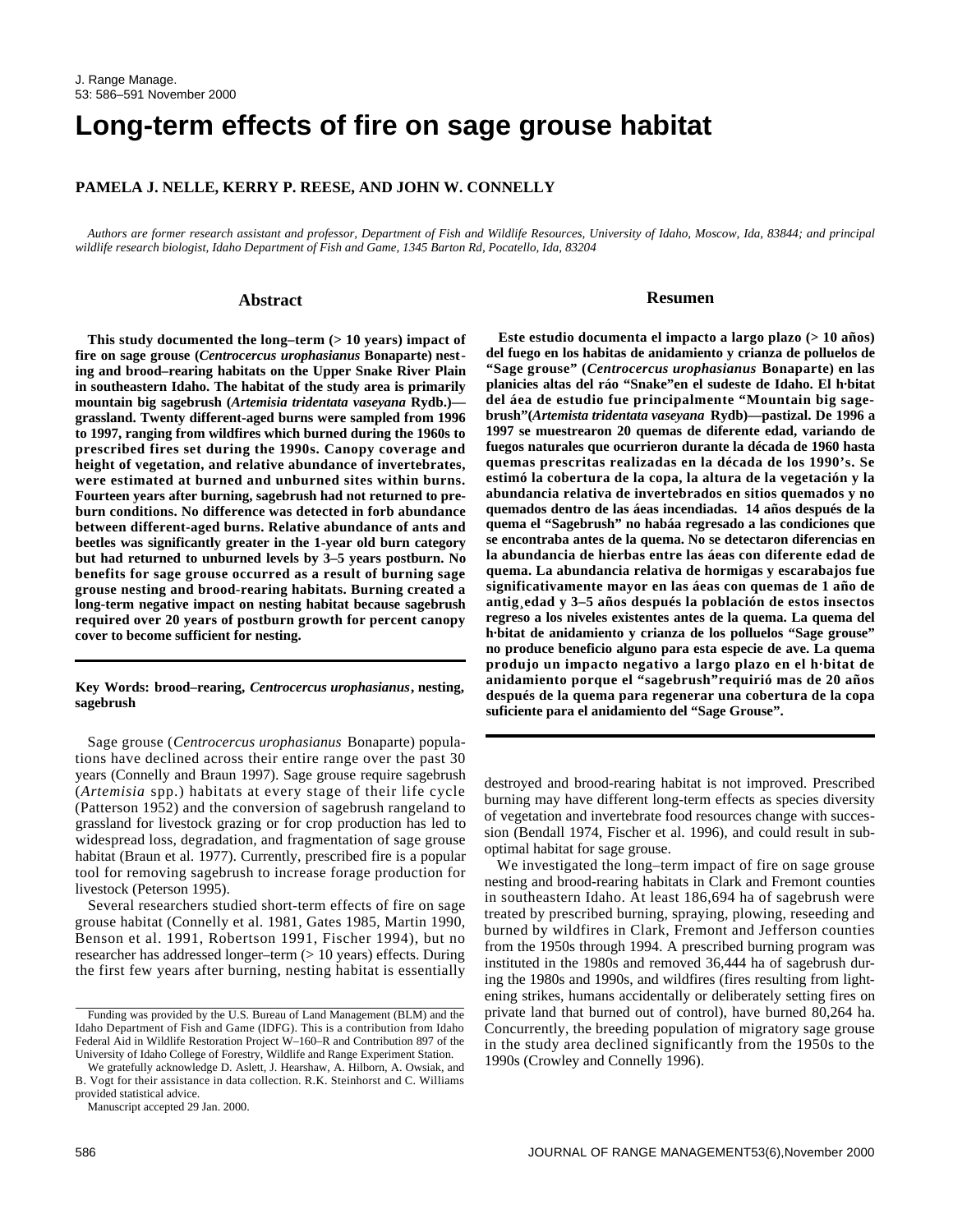## **Methods**

## **Study Area and General Methods**

The study area, in southeastern Idaho on the Upper Snake River Plain in Clark and Fremont counties, encompassed approximately 40,000 ha (44° 00' N, 111° 45' W). Ownership is divided among state, Bureau of Land Management, and private lands and includes parts of the Sand Creek Wildlife Management Area (WMA). Approximately 20,000 sheep and 1,660 cattle graze the area each year from May/June to September/October (G. Dawson, BLM, pers. comm.).

Mean spring and summer precipitation ranges from 20 cm on the southern end of the WMA to 46 cm in the north, and temperatures range from 4° C to 38° C during spring and summer (D. Aslett, IDFG, pers. comm.). Elevation ranges from approximately 1,430 m to buttes of 2,440 m (Crowley and Connelly 1996). Mountain big sagebrush (*Artemisia tridentata vaseyana* Rydb.) is the most common sagebrush subspecies, but three-tipped sagebrush (*A. tripartita* Rydb.) occurs as well. Other shrubs include bitterbrush (*Purshia tridentata* (Pursh) DC.), rabbitbrush (*Chrysothamnus* spp. Nutt.), and horsebrush (*Tetradymia canescens* DC.). Sand dunes in the southern end of the study area support stands of chokecherry (*Prunus virginiana* L.). A variety of grasses and forbs occur, including arrowleaf balsamroot (*Balsamorhiza sagittata* (Pursh) Nutt.), tailcup lupine (*Lupinus caudatus* Kell.), bluebunch wheatgrass (*Agropyron spicatum* (Pursh) Scribn. & Smith), thick-spiked wheatgrass (*A. dasys*  tachyum (Hook) Scribn.) and Nevada bluegrass (*Poa nevadensis* Vasey) (Dalke et al. 1963).

By 1997, there were 8 wildfires and 12 prescribed burns in the study area (D. Aslett, IDFG, pers. comm., Crowley and Connelly 1996). Size and season of burn for the 4 oldest wildfires were not available, but mean size of 4 wildfires was 390 ha. Average size of 12 prescribed burns was 975 ha. We sampled the 20 burns from May through August during 1996 and 1997. Within unburned areas, vegetation was considered 37 years old; in burned sites, age of vegetation was based on time-since-burned. Vegetation was classified as unburned if there was no visible sign of fire (blackened stumps and blackened standing dead sagebrush) and no record of it having burned in the past 37 years. We sampled burns from 1 to 6 years old in both 1996 and 1997. All other burns were sampled in either 1996 or

1997, and the year in which they were sampled was determined randomly. Because of the mosaic nature of burns in sagebrush, we randomly sampled 4 times within each burn, twice in burned vegetation and twice in unburned vegetation. We sampled every site twice each field season, with approximately 1 month between samples, to incorporate variations in plant phenology and invertebrate abundance as the season progressed. At each site we laid a 50-m tape, oriented north-south, to mark the sampling transect.

### **Vegetation canopy cover and forb abundance**

We measured percent shrub cover by species with the line intercept method (Canfield 1941), and at 5-m intervals along the transect, we measured grass height (cm) at the tape and the tallest sagebrush plant (cm) within 1-m radius of the tape. Forb composition and abundance were measured with a 2- x 5-dm frame (Daubenmire 1959), placed at 1-m intervals along the transect. We recorded the percent cover of grasses, litter and bare ground, and percent cover of the following forbs known to be important in the diet of sage grouse, associated with good broodrearing habitat, or indicators of disturbance: western yarrow (*Achillea millefoli um* L.), buckwheat (*Eriogonum* spp. Michx.), *Phlox* spp. L., false dandelion (*Agoseris glauca* (Pursh) Raf.), wild onion (*Allium spp. L.*), dandelion (*Taraxacum officinale* Weber), rosy pussytoes (*Antennaria rosea* Rybd.), death camas (*Zygadenus venenosus* Wats.), prickly pear (*Opuntia polyacantha* Haw.), sego lily (*Calochortus* spp. Pursh.), lupine (*Lupinus* spp.), prickly lettuce (*Lactuca serriola L.*), hawksbeard *(Crepis spp. L.)*, common salsify (*Tragapogon* spp. L.), and prairie starflower (*Lithophragma* spp. Nutt.) (Klebenow and Gray 1968, Peterson 1970, Wallestad et al. 1975, Drut et al. 1994b, Pyle and Crawford 1996). We categorized these forbs as major forbs and other forbs encountered as miscellaneous forbs.

#### **Relative invertebrate abundance**

We used pitfall traps (modified from Fischer 1994) to sample the relative abundance of invertebrates within burns. Sixteen test tubes were sunk flush with the ground 50 cm apart in a 4 x 4 grid, located in a random direction 20 paces south of each vegetation transect. The test tubes were filled with a 1:1 solution of water and ethylene glycol and sealed with a cork until sampling began. During sampling, pitfalls were opened for 24 hours.

Invertebrates from all tubes at each grid were combined and stored in 70% alcohol. Invertebrates were separated into Hymenoptera (ants), Coleoptera (beetles), and Orthoptera (grasshoppers) in the laboratory, and all other invertebrates were categorized as miscellaneous. Samples were oven dried for 24 hours at 40° C, and weighed to 0.01g.

## **Statistical Analysis**

We used SAS (SAS Inst., Inc. 1988) and SPSS (SPSS Inc. 1992) to analyze the data and considered differences significant if P

 0.05. We transformed proportional data with the arcsine of the square root (Zar 1984) and plotted histograms to determine whether data were normally distributed. For univariate tests, we used the appropriate non-parametric test when data were non-normal. We were unable to determine whether or not vegetation had burned in areas categorized as burned by wildfire before the 1970s due to regrowth of vegetation. As a result we considered all vegetation from these sites as unburned. We pooled data between months and years for the prescribed burns from 1 to 6-years old that were sampled in both years, and pooled data between months for all other transects that were sampled in either year. This pooling resulted in a total of 84 transects, 38 which were from burned vegetation and 46 from unburned vegetation.

We used an exploratory cluster analysis (Hair et al. 1995) to produce a natural structure of vegetation characteristics based on a multivariate profile, including 10 variables known to be important in nesting and brood-rearing habitats (Dalke et al. 1963, Wallestad 1971, Peterson 1970) and/or strongly affected by fire (Bunting 1985, Wright 1985). These were: (1) percent sagebrush cover, (2) percent bitterbrush cover, (3) percent cover of standing dead shrubs,  $(4)$  percent total live shrub cover, (5) sagebrush height in cm, (6) grass height in cm, (7) percent grass cover, (8) percent litter cover, (9) percent cover of major forbs, and (10) percent cover of miscellaneous forbs. The number of clusters chosen from the cluster analysis for use in subsequent analyses was based on the minimum number of clusters that were characterized by identifiable and useful (from a management perspective) vegetation age categories.

We used a confirmatory MANOVA (Hair et al. 1995) to establish that clusters were statistically distinct and report the P values as descriptive measures of these differences. We used a Kruskal-Wallace one-way analysis of variance (Zar 1984)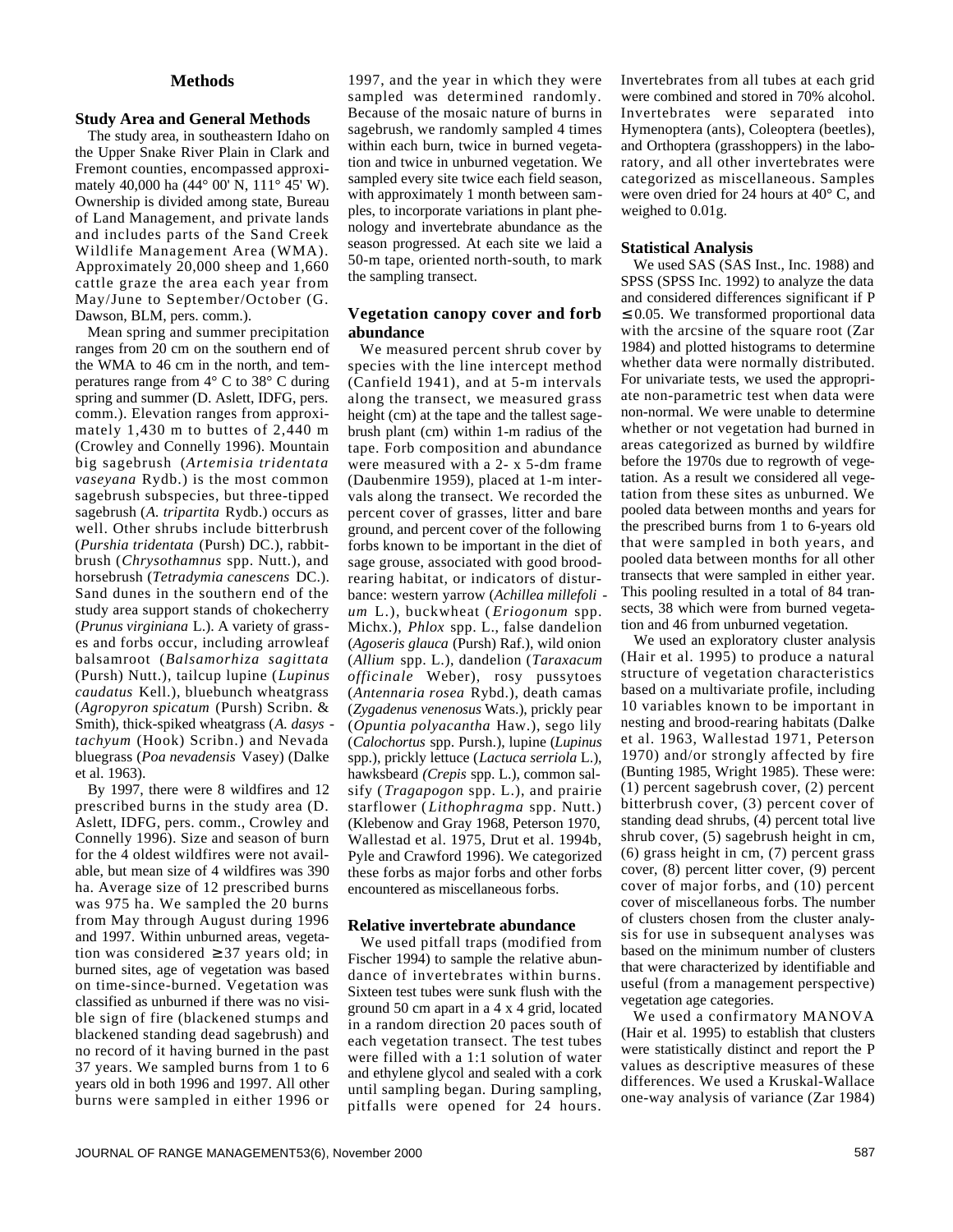**Table 1. Characteristics of different-aged burn clusters from the Upper Snake River Plain, SE Idaho, 1996–1997.**

|                              | Cluster         |          |                       |          |                        |          |                 |          |                     |          |
|------------------------------|-----------------|----------|-----------------------|----------|------------------------|----------|-----------------|----------|---------------------|----------|
| Variable                     | 1-year old burn |          | 3 to 5-year old burns |          | 6 to 14–year old burns |          | Low elevation   |          | Unburned vegetation |          |
|                              | Mean            | Variance | Mean                  | Variance | Mean                   | Variance | Mean            | Variance | Mean                | Variance |
| Elevation $(m)$ <sup>'</sup> | $1698^{\rm a}$  | 239      | $1728^{\mathrm{a}}$   | 4310     | $1759^{\rm a}$         | 10928    | $1623^{b}$      | 7861     | $1730^{\rm a}$      | 7643     |
| Sagebrush $(\%)$             | $0^{\rm a}$     |          | $0^a$                 | 0        | 8 <sup>b</sup>         | 32       | $12^{bc}$       | 27       | 18 <sup>c</sup>     | 58       |
| Total shrub (%)              | $0^{\rm a}$     |          | 10 <sup>b</sup>       | 17       | $16^{bc}$              | 45       | 19 <sup>c</sup> | 27       | $35^{\circ}$        | 63       |
| Sagebrush height (cm)        | 9 <sup>a</sup>  | 127      | 11 <sup>a</sup>       | 33       | 49 <sup>b</sup>        | 121      | $63^{\circ}$    | 43       | $71^{\circ}$        | 55       |
| Grass $(\%)$                 | $25^{\rm a}$    | 159      | 48 <sup>b</sup>       | 160      | 33 <sup>a</sup>        | 82       | $65^{\rm b}$    | 72       | 34 <sup>a</sup>     | 102      |
| Litter $(\% )$               | 68 <sup>a</sup> | 33       | 84 <sup>b</sup>       |          | 82 <sup>b</sup>        | 13       | 86 <sup>b</sup> | $\sim$   | 83 <sup>b</sup>     | 85       |
| Bitterbrush (%)              | $0^{\rm a}$     |          | $\tau$ bc             | 22       | $6^{ab}$               | 31       | $\epsilon$ ab   | 43       | 16 <sup>c</sup>     | 83       |
| Standing dead shrub (%)      | $2^{\rm a}$     |          | 5a                    | 8        | $3^{\mathrm{a}}$       |          | $6^{ab}$        | 28       | 6 <sup>b</sup>      | 12       |
| Miscellaneous forbs (%)      | 10 <sup>a</sup> | 22       | 17 <sup>a</sup>       | 114      | $15^{\mathrm{a}}$      | 97       | 13 <sup>a</sup> | 29       | $12^{\rm a}$        | 35       |
| Major forbs (%)              | 11 <sup>a</sup> |          | 15 <sup>a</sup>       | 13       | $15^{\mathrm{a}}$      | 42       | $12^{\rm a}$    | 6        | 14 <sup>a</sup>     | 23       |
| Grass height (cm)            | 17 <sup>a</sup> | 13       | $26^{\circ}$          | 13       | 19 <sup>a</sup>        | 36       | $26^{\circ}$    | 50       | $24^{\mathrm{a}}$   | 44       |

<sup>1</sup>Within row means significantly different at  $= 0.05$  have different letters.

to test whether the 6 forbs identified in the literature as the most important food items in sage grouse diet (common yarrow, sego lily, hawksbeard, prickly lettuce, dandelion and yellow salsify) (Peterson 1970, Wallestad et al. 1975) differed in abundance among different-aged burns.

We used the same grouping of transects suggested by the vegetation cluster analysis to analyze the invertebrate data and used a MANOVA (Hair et al. 1995) to test if relative invertebrate abundance differed among different-aged burns. In both MANOVA's we used Pillai's trace statistic as the test statistic, Tukey's multiple comparison test (Zar 1984) for post-hoc comparisons, and a canonical analysis (Hair et al. 1995) to determine which variables were most important in separating clusters.

#### **Results**

#### **Cluster composition**

We selected 5 clusters for analyses and excluded 1 transect that did not enter a cluster. We described clusters according to the age of the majority of the vegetation in each cluster. Four relatively distinct age classes emerged, although clusters included transects from burns older or younger than the age class used to identify the cluster. One cluster was difficult to describe with respect to vegetation age and other criteria, such as elevation and soil, were used to characterize it.

The first cluster  $(n = 5)$  contained characteristic post-disturbance vegetation, with an absence of shrub cover and an increase in canopy cover of aggressive colonizers such as the dandelion tribe (*Taraxacum officinale* and *Agoseris* spp.). Four of the 5 transects were from 1-year old burns and the remaining transect was from a 14-year old burn. The second cluster  $(n = 9)$  was representative of an early seral stage. Facultative seral species such as western yarrow and rosy pussytoes had increased in canopy cover, and bitterbrush had begun to return. Eight transects came from burns ranging from 3 to 5-years old, and the remaining transect was from a 27-year old burn. The third cluster  $(n = 16)$  contained 11 vegetation transects ranging from 6 to 14-years old, and was representative of mid-seral vegetation. Sagebrush had begun to contribute to the shrub cover, there was a decrease in canopy cover of some early seral stage forbs, such as dandelion, false dandelion and western yarrow, and forbs typically damaged by fire, such as Eriogonum, had increased in canopy cover. This group also contained 3 transects from unburned vegetation 36 years old, and 2 transects from younger burns (4 and 5 years old). The largest cluster ( $n = 48$ ) comprised 40 unburned vegetation transects 36 to 37-years old and was representative of late seral vegetation, with sagebrush and bitterbrush at their greatest canopy cover. Within this cluster 8 transects were from burned vegetation 12 to 27-years old. The last cluster  $(n = 5)$ contained 2 unburned vegetation transects 36 years old, 2 transects from 10-year old burns, and 1 transect from a 16-year old burn. This cluster was difficult to characterize by vegetation age, but all transects were from the lowest elevations sampled. These 5 transects also had very sandy soil, were heavily grazed by cattle and sheep, and were some of the most southerly and westerly sites sampled. In total, 73 (88%) of 83 transects clustered as expected based on years since burned.

#### **Effect of time-since-burned on vegetation**

Vegetation characteristics differed  $(F =$ 8.95,  $P = 0.0001$ ) among burns based on

the 10 variables selected for the cluster analysis, plus elevation. The first canonical variable described 80% of the variation in the data. Sagebrush height and percent canopy cover, percent total shrub cover, and percent grass cover were primarily responsible for the separation of clusters with canonical coefficients of 1.82, 0.72, 0.65, and –0.58, respectively. The absolute value of all other canonical coefficients was < 0.39. Percent grass cover was inversely related to sagebrush height and cover and to total shrub cover.

All variables in the univariate tests differed  $(P \t 0.05)$  among the 5 vegetation clusters, except for percent cover of the major and miscellaneous forbs and grass height (Table 1). Sagebrush canopy cover was less in 1-year old burns, 3 to 5-year old burns and 6 to 14-year old burns than in unburned vegetation. Low elevation sites did not differ in sagebrush canopy cover from unburned vegetation and 6 to 14-year old burns but had more sagebrush than younger aged burns. Total shrub cover was greater in unburned vegetation than in all other clusters, and unburned vegetation had taller sagebrush shrubs compared with all other clusters except the low elevation sites. The 1-year old burns and 3 to 5-year old burns did not differ in sagebrush shrub height, but both had smaller sagebrush shrubs than 6 to14-year old burns.

Grass cover in 3 to 5-year old burns and low elevation sites was greater than grass cover in 1-year old burns, 6 to 14-year old burns and unburned vegetation, among which there was no difference in grass cover. Litter cover did not differ among clusters, except in 1-year old burns which was lower compared to all other clusters

Bitterbrush canopy cover was less in 1 year old burns compared with 3 to 5-year old burns and unburned vegetation. Unburned vegetation had more bitterbrush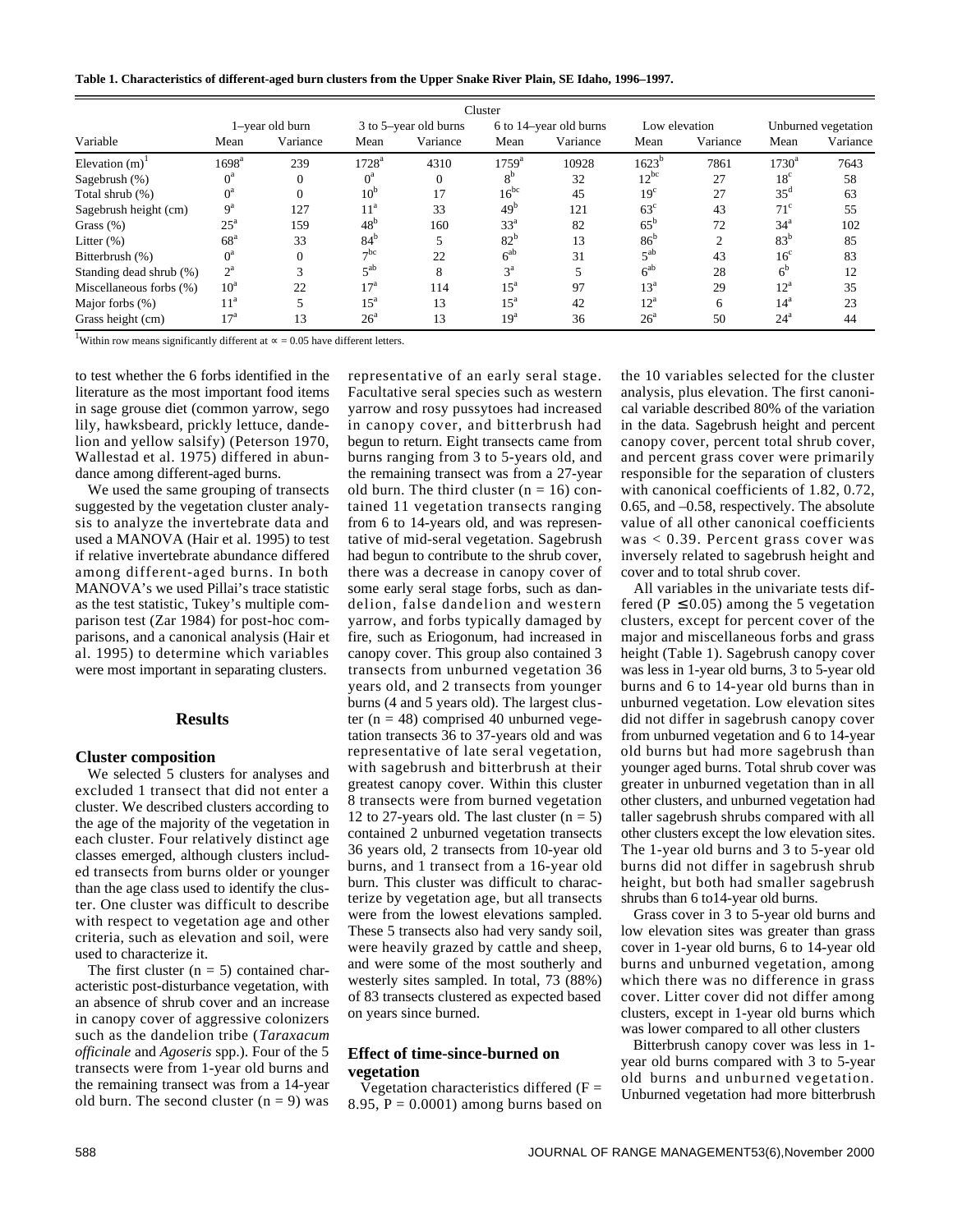**Table 2. Composition of major sage grouse food forbs in different-aged burn clusters, Upper Snake River Plain, SE Idaho, 1996–1997.**

|             | 1-year old        | 3 to 5-year | 6 to 14-year | Low       | Unburned |      |
|-------------|-------------------|-------------|--------------|-----------|----------|------|
| Forb genera | burn              | old burns   | old burns    | elevation |          | D    |
| Achillea    | 0.57 <sup>1</sup> | 1.73        | 1.08         | 0.84      | 1.12     | 0.11 |
| Calochortus | $\theta$          | $\Omega$    | $\Omega$     | 0.51      | 0        | 0.28 |
| Crepis      | 0                 | $\Omega$    | 0.53         | 0.51      | 0.52     | 0.23 |
| Lactuca     | $\Omega$          | 0.54        | 0.69         | 0.57      | 0.57     | 0.41 |
| Taraxacum   | 1.47              | 1.18        | 0.84         | 1.63      | 0.76     | 0.07 |
| Tragapogon  | 0.68              | 0.57        | 0.59         | 0.93      | 0.58     | 0.06 |

 $1$ Mean percent canopy cover of each forb in different-aged burn clusters.

than other clusters, except burns from 3 to 5-years old. However, this is probably a result of high variance in 3 to 5-year old sites and unburned sites. The 1-year old burns and 6 to 14-year old burns had less standing dead shrub cover than unburned vegetation.

The abundance of major and miscellaneous forbs was similar among clusters (Table 1). Major food items, common yarrow, lily, hawksbeard, prickly lettuce, dandelion and yellow salsify, did not differ in abundance among different–aged burns (Table 2).

# **Effect of time-since-burned on invertebrate relative abundance**

Relative abundance of invertebrates, measured as dry weight in grams, differed among vegetation age clusters  $(F = 3.16, P)$  $= 0.001$ ), and we rejected the null hypothesis that there was no effect of time-sinceburned on invertebrate abundance. A canonical analysis revealed that relative abundance of beetles was most influential in separating clusters. In univariate tests, relative abundance of ants and beetles differed among vegetation age clusters (Table 3). There were significantly more beetles in 1-year old burns than in all other age clusters. The 1-year old burns also contained more ants than 3 to 5-year old burns and unburned vegetation, but there was no difference in the relative abundance of grasshoppers or miscellaneous invertebrates among different–aged burns.

#### **Discussion**

Response of vegetation to fire can vary considerably because of differences in topography, slope, fine fuel load, moisture content of vegetation, fire intensity, season of burn and postburn climatic conditions (Daubenmire 1968, Winward 1985). Inherent variation in vegetation responses to burning can render predicting the longterm effects of fire difficult. Ten transects were not clustered as expected based on years since burned. This finding possibly resulted from variations in vegetation due to topography, grazing pressure, post-climatic conditions or fire intensity. For example, transects from young burns clustered with older burns may have been due to rapid recovery from low-severity fires. Transects from older burns clustered with younger burns could be a result of heavy grazing pressure. Despite many factors contributing to variable responses of vegetation to fire, some clear long-term effects of fire upon sage grouse habitat were detected on the Upper Snake River Plain.

Except for occasional sprouting by threetip and silver sage (*A. cana*, which was not present within the study area), sagebrush species are nonsprouters and are easily killed by fire (Tisdale and Hironaka 1981, Blaisdell et al. 1982). Although sagebrush was beginning to re-establish in 6 to 14-year old burns on the Upper Snake River Plain, mean sagebrush canopy cover 14 years postburn was less than one-half that of unburned vegetation and mean

sagebrush height was 69% of unburned vegetation. In general, mountain big sagebrush usually re-establishes within 5 to 10 years (Winward 1985), and may return to preburn density and cover within 15 to 20 years postburn (Bunting et al. 1987). However, severe fires can slow re-establishment, so that sagebrush takes longer to recover and dominate an area (Bunting et al. 1987). This factor may explain why sagebrush in many burns on the Upper Snake River Plain took relatively longer to return to preburn levels. After a severe fire on the US Sheep Experimental Station in southeastern Idaho, 30 years passed before sagebrush was once again the dominant species (Blaisdell et al. 1982).

Eighty-six percent of transects from 36 year old burns were clustered with unburned vegetation, suggesting that 36 years is sufficient time to recover. Our ability to more precisely define how long vegetation takes to return to preburn conditions on the Upper Snake River Plain was limited by the lack of burns 20 to 30 years old. Even though 3 of the 4 transects from fires between 20 and 30 years old were clustered with unburned vegetation, it is not possible to conclude that this is sufficient time for all burned areas to return to preburn conditions. These 3 transects may have recovered sooner than average due to other influences, such as being lightly burned and/or having favorable postburn climatic conditions. Information from burn reports provided little help in resolving these questions.

Removing the shrub component through fire may allow grasses and forbs to increase in productivity and abundance. In general, total herbage production of grasses reaches a maximum 2 to 5 years after burning, after which it declines as sagebrush and other shrub species increase (Blaisdell et al. 1982, Bunting 1985). In short-term studies, Martin (1990) found significantly more grass cover 2 years postburn, but Pyle and Crawford (1996) reported a significant reduction in total grass cover 1 year postburn, and no differ-

**Table 3. Dry weight of invertebrates in different–aged burn clusters, Upper Snake River Plain, SE Idaho, 1996–1997.**

|                   |                            | Cluster  |                                  |          |                                    |          |                          |          |                                 |          |
|-------------------|----------------------------|----------|----------------------------------|----------|------------------------------------|----------|--------------------------|----------|---------------------------------|----------|
|                   | 1-year old burn<br>$(n=5)$ |          | 3 to 5-year old burns<br>$(n=9)$ |          | 6 to 14–year old burns<br>$(n=16)$ |          | Low elevation<br>$(n=5)$ |          | Unburned vegetation<br>$(n=48)$ |          |
| Variable          | Mean                       | Variance | Mean                             | Variance | Mean                               | Variance | Mean                     | Variance | Mean                            | Variance |
|                   | (g)                        |          | (g)                              |          | (g)                                |          | (g)                      |          | (g)                             |          |
| Ants <sup>1</sup> | $0.46^{\rm a}$             | 0.40     | 0.08 <sup>b</sup>                | 0.01     | $0.15^{ab}$                        | 0.07     | $0.25^{ab}$              | 0.09     | $0.09^{p}$                      | 0.02     |
| <b>Beetles</b>    | 1.7 <sup>a</sup>           | 1.36     | $0.39^{b}$                       | 0.02     | $0.42^{b}$                         | 0.08     | $0.73^{b}$               | 0.13     | $0.54^{b}$                      | 0.13     |
| Grasshoppers      | 0.81 <sup>a</sup>          | 0.58     | 0.28 <sup>a</sup>                | 0.05     | $1.22^{\text{a}}$                  | 8.1      | $0.13^{\rm a}$           | 0.02     | $0.42^{\rm a}$                  | 0.83     |
| Miscellaneous     | $0.02^{\rm a}$             | 0.00     | 0.09 <sup>a</sup>                | 0.00     | $0.05^{\rm a}$                     | 0.04     | 0.07 <sup>a</sup>        | 0.00     | 0.07 <sup>a</sup>               | 0.01     |

<sup>1</sup>Within row means significantly different at  $a = 0.05$  have different letters.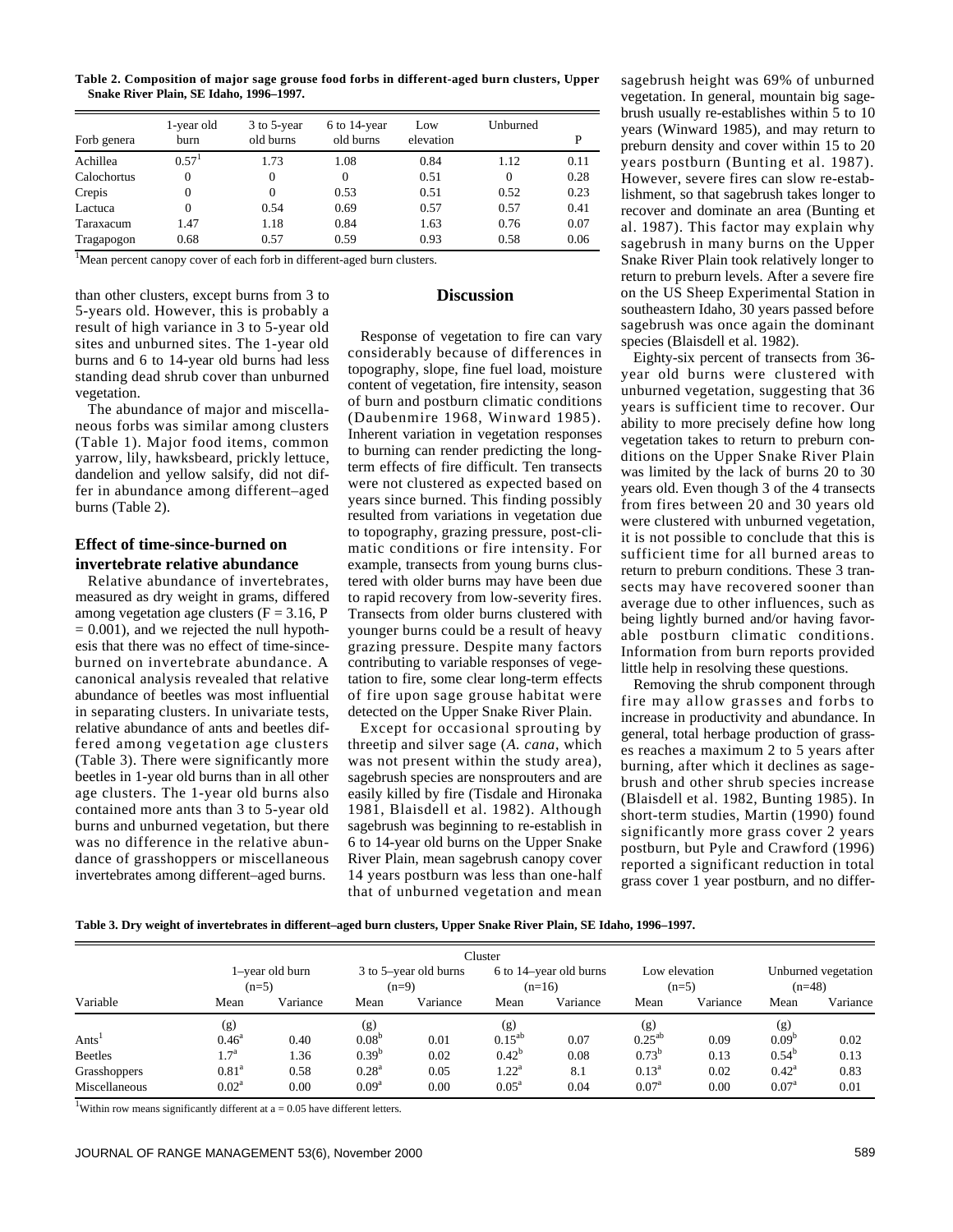ence between treatment and controls 2 years postburn. Grass cover on the Upper Snake River Plain was greatest in 3 to 5 year old burns, which had very sparse shrub cover and had returned to preburn levels by 6 to 14 years postburn as the shrub canopy cover increased.

Height and canopy cover of sagebrush and grass are important characteristics of sage grouse nest sites. Sage grouse need a minimum of 15% overall sagebrush canopy cover for successful nesting (Wallestad and Pyrah 1974). Height of nest shrubs ranges from 36 cm to 70 cm (Patterson 1952, Wallestad and Pyrah 1974, Rothenmaier 1979, Wakkinen 1990, Sveum et al. 1998), and sagebrush canopy cover at nests ranges from 15 to 40% (Klebenow 1969, Wallestad and Pyrah 1974, Braun et al. 1977, Rothenmaier 1979). Sagebrush canopy cover measured within a 1-m<sup>2</sup> plot at nest sites averaged 51% and 59% in a 2 year study in Washington by Sveum et al. (1998). Only unburned vegetation on the Upper Snake River Plain offered both sagebrush height and cover within the range of conditions most frequently used for nesting as reported in the literature. Sagebrush height was within the range used by nesting grouse by 6 to 14 years postburn, but sagebrush canopy cover (only 8%) was insufficient for nesting. Insufficient sagebrush canopy cover may result in hens nesting under other shrub species. Hens have been found nesting under non-sagebrush shrubs (e.g. snowberry (*Symphoricarpos oreophilus* Gray), bitterbrush, rabbitbrush), but nesting success was lower compared to birds nesting under sagebrush (Connelly et al. 1991). Compared with the 20% to 40% total shrub canopy cover used by sage grouse (Braun et al. 1977), total shrub canopy cover in burns up to 14 years old on the Upper Snake River Plain did not provide adequate canopy for nesting.

Grass height and percent grass cover adequate for nesting occurred in nearly all burn clusters. Mean grass height at nests was reported at 19 cm (Wakkinen 1990, Connelly et al. 1991). Only 1-year old burns failed to provide sufficiently tall grass. Grass cover measured at nest sites ranges from 3.7% to 27% (Klebenow 1969, Wakkinen 1990, Connelly et al. 1991, Musil et al. 1994, Sveum et al. 1998), and percent grass cover in all burn clusters provided as much, or more, cover.

Brood-rearing occurs in a wide range of shrub heights and densities. Shrub heights at brood locations range from 15 to 37 cm (Martin 1970, Wallestad 1971). Sagebrush canopy cover ranges from 6% to 31% for

feeding during the day (Klebenow 1969, Peterson 1970, Martin 1970, Wallestad 1971, Klott and Lindzey 1990), to denser cover and taller shrubs at night for roosting (Dunn and Braun 1986). Burns  $> 5$ years old on the Upper Snake River Plain provided shrubs of height and density within the range of conditions used by broods. While mean sagebrush heights in 6 to 14-year old burns and unburned vegetation may exceed 37 cm, the variance of sagebrush heights in these clusters was large (Table 1), indicating that sagebrush of preferred heights occurred.

Brood-rearing habitat must provide forbs and insects for food. Total forb cover in the different-aged burns on the Upper Snake River Plain fell within or exceeded values reported in the literature as preferred broodrearing habitat, ranging from 12 to 14% (Drut et al. 1994a) to 17% (Klott and Lindsey 1990) to 22% (Wallestad 1971). The abundance of major forbs and average grass height in the understory of unburned vegetation was similar to burned vegetation, and the increase in grass cover in burned vegetation was short-lived. In general, total herbage production of forbs reached a maximum 2 to 5 years postburn, after which it declined as sagebrush and other shrubs increased (Bunting 1985). Perennial forb cover, total forb cover, and total forb diversity increased during the second growing season after a fire in Oregon (Pyle and Crawford 1996), and forbs increased the first 2 years post fire in eastern Idaho (Martin 1990). Harniss and Murray (1973) found that forbs on burned plots maintained a greater biomass for 5 to 15 years after burning compared to control plots.

In contrast to the above studies, no significant difference in forb cover was detected among different-aged burns on the Upper Snake River Plain. This finding is similar to what Fischer et al. (1996) reported from a study of the effects of fire in the Wyoming sagebrush (*A. tridentata wyomingensis* Nutt.) habitat in southeastern Idaho, where forb cover was similar in burned and unburned habitat up to 3 years postburn. Fischer et al. (1996) concluded that drought conditions might have limited forb response to reduced shrub competition. The Upper Snake River Plain region also experienced drought conditions throughout much of the 1980s and early 1990s (D. Aslett, IDFG, pers. comm). Approximately 7,900 sheep graze the 3 to 5-year old burns from May/June through September/October each year (Greg Dawson, BLM, pers. comm.), and livestock may remove enough forb biomass so that postburn response was not detectable. The lack of forb response

could be a combination of drought and livestock grazing (Coggins 1998).

Invertebrates are essential in the diet of sage grouse chicks (Patterson 1952, Klebenow and Gray 1968, Peterson 1970), and the amount of insects consumed is positively correlated with chick survival and growth (Johnson and Boyce 1990). We found no long-term effect of fire on invertebrate abundance. However, Fischer et al. (1996) found significantly fewer ants 2 to 3 years postburn in burned compared with unburned vegetation. The increase in Coleopteran abundance 1-year postburn on the Upper Snake River Plain has not been reported in other studies (Fischer et al. 1996, Pyle and Crawford 1996), although Rickard (1970) found that some Coleopteran species were less abundant in burned habitat compared with unburned habitat. The initial increase in ant and beetle abundance after a fire observed on the Upper Snake River Plain may be of limited value to sage grouse chicks because most shrub cover was removed, potentially increasing chick vulnerability to predation when foraging in open areas.

# **Conclusions and Management Implications**

Burning to remove sagebrush on the Upper Snake River Plain is not justifiable as a sage grouse management practice because only unburned vegetation in the area offers suitable nesting habitat. No brush control work should occur where live sagebrush cover is less than 20% (Braun et al.1977), as it is in unburned vegetation on the Upper Snake River Plain.

Each burn may seem inconsequential in relation to the entire area of sagebrush habitat apparently available to sage grouse on the Upper Snake River Plain. However, the cumulative effect of burning upon critical nesting and brood-rearing habitats could be seriously detrimental to a sage grouse population if vegetation over a large area remains in sub-optimal conditions for many years. From 1980 through 1996, 11,676 ha were burned by prescribed fire, which accounted for approximately 29% of the study area, none of which is currently suitable nesting habitat and much of which is not good broodrearing habitat. Many of these burns are juxtaposed to create large contiguous areas of sub-optimal nesting habitat. Burn programs should be planned to avoid creating a landscape of adjacent young burns, especially of burns younger than 14-years old. Future research should involve mapping the